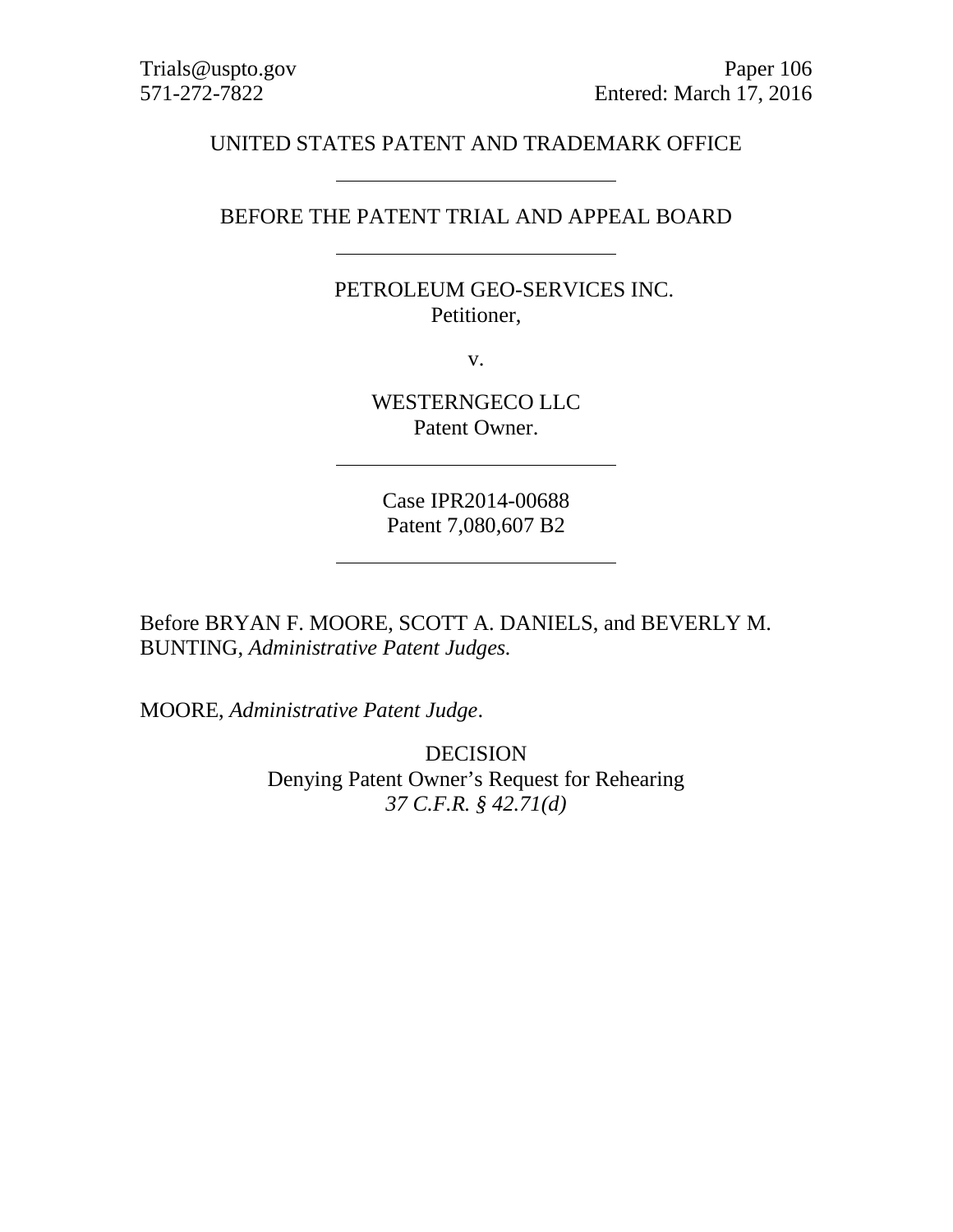### I. INTRODUCTION

WesternGeco LLC ("Patent Owner") filed a Request for Rehearing (Paper 103, "Req. Reh'g") of the Final Written Decision of the above entitled *Inter Partes* Review (IPR) (Paper 101, "Final Dec.") of claims 1 and 15 of U.S. Patent No. 7,080,607 B2 (Ex. 1001, "the '607 patent"). In the Request for Rehearing, Patent Owner argues that the Final Written Decision overlooked and/or misapprehended several matters in the IPR. For the reasons set forth below, the Request for Rehearing is *denied*.

#### II. ANALYSIS

When considering a request for rehearing, we review the Final Written Decision for an abuse of discretion. 37 C.F.R. § 42.71(c). The party requesting rehearing bears the burden of showing that the Final Written Decision should be modified, and "[t]he request must specifically identify all matters the party believes [we] misapprehended or overlooked." 37 C.F.R. § 42.71(d).

# *A. Workman discloses a "prediction unit"*

Claim 15 of the '607 patent recites "a prediction unit adapted to predict positions of at least some of the streamer positioning devices." Claim 1 contains a similar limitation written in method form. In the Final Written Decision, we determined that "predict positions," means "estimating the actual locations." Final Dec. 16. We also determined that the Workman references disclosure of a Kalman filter meets the limitation to "predict[ing] positions." *Id.* at 25–29. Finally, we stated "we have incorporated the time delay aspect of past verses future positions of the SPD's into the proper claim construction of 'predicting positions' by determining this limitation to mean 'estimating the actual locations.'" *Id.* at 25.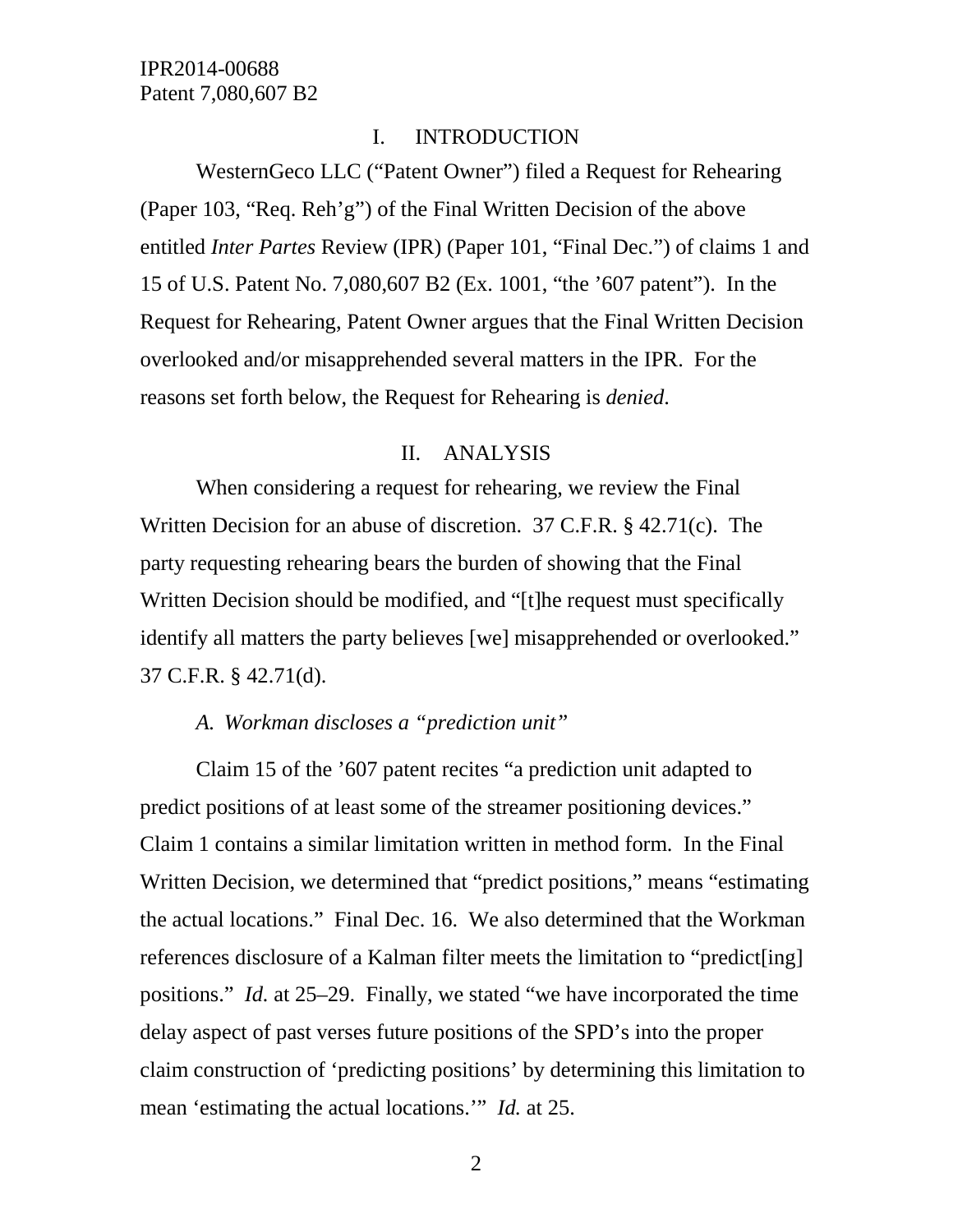In its Request for Rehearing, Patent Owner argues "Kalman filters are flexible calculators that can be used for many applications, including merely "as a filter for noisy signals"—there is nothing inherent to a Kalman filter that teaches predicting future positions based on past data. Paper 101 at 26." Req. Reh'g 5. Thus, according to Patent Owner, "[b]y misapprehending 'real time' as teaching prediction to account for 'signal processing delay time'—a problem unrecognized in the art—the Board erroneously 'interpret[ed] Workman<sup>[[1](#page-2-0)</sup>] to disclose a Kalman filter that provides an estimate of real time, i.e. actual, streamer positions.' Paper 101 at 27." *Id.*

The Final Decision considered the issue of what is meant by "real time." Final Dec. 25–29. Based on substantial evidence from Workman ("the network solution system 10 implements a Kalman filter solution on the signals it receives from the vessel positioning system 20 and location sensing devices" (Ex. 1004, 3:46-48); "[t]he network solution system 10 outputs real time streamer cable shapes, streamer cable positions, and streamer cable separations" (Ex. 1004, 3:48-51), and Patent Owner's expert (Ex. 2042 ¶ 137 (admitting that a Kalman Filter can "predict the behavior of the system in the future."); Ex. 1092, 434), we determined that Workman predicts streamer positions as required by the claims. *Id.* In the Final Written Decision, we fully considered the evidence cited in Patent Owner's Request for Rehearing, including the argument that Kalman filters can be used in other applications (i.e. filtering a noisy signal) and the argument that Workman does not account for time delay. *Id.* Both of these arguments were presented in the Patent Owner Response. Patent Owner Response

<span id="page-2-0"></span><sup>&</sup>lt;sup>1</sup> Ex. 1004, U.S. Patent No. 5,790,472 (Aug. 4, 1998).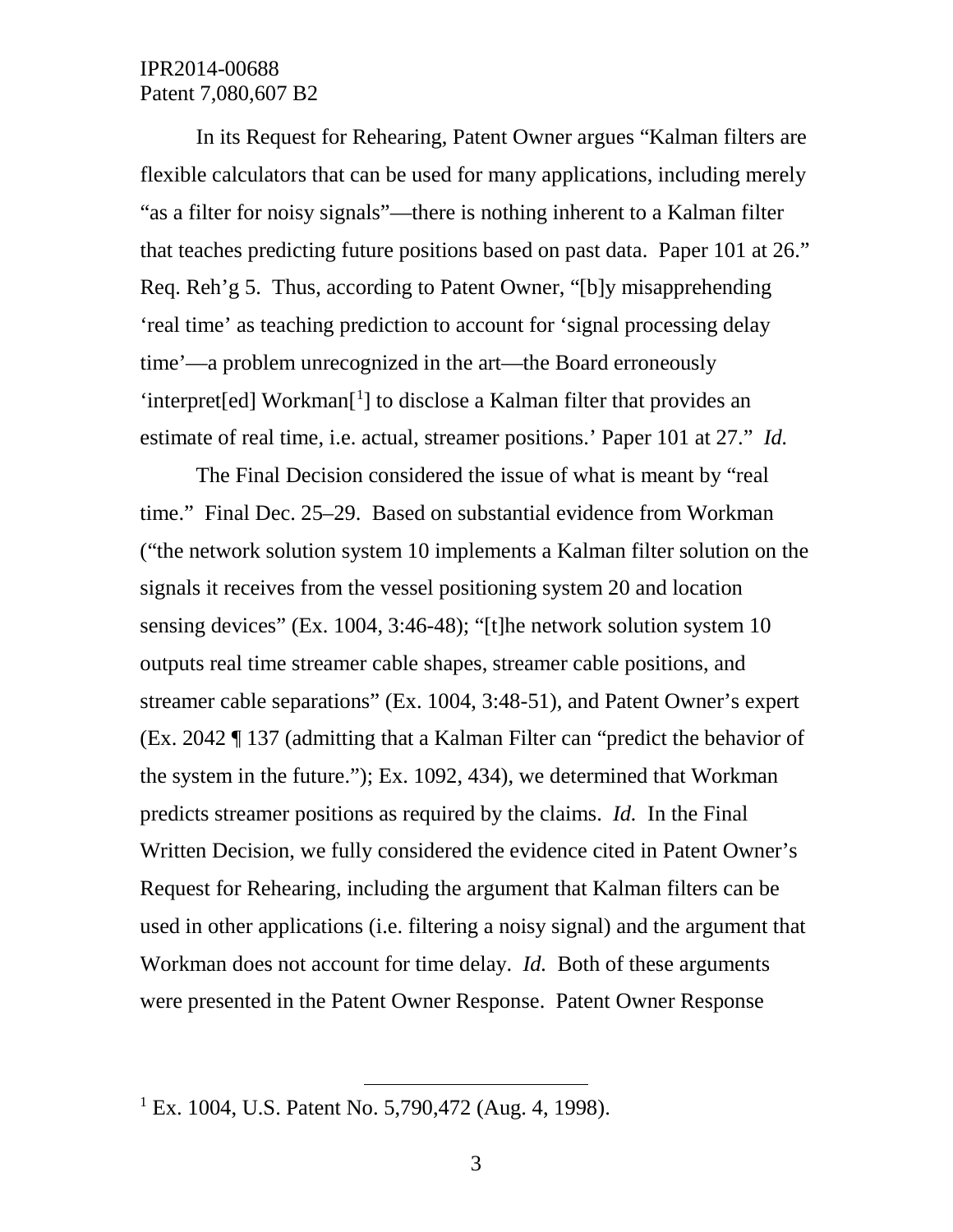(Paper 44, PO Resp.), 21–22 (time delay), 23–24 (Kalman filter has other applications).

Upon review of the Final Written Decision, however, we did find that the Decision omitted a citation to evidence upon which the Decision was based. Thus, we amend the decision at page 26 after the following citation "Ex. 1004, 3:46–51, *see also* Ex. 1092, 434." to insert the following sentence: "We also credit the testimony of Dr. Evans that receiving signals and outputting real time positions using a Kalman filter is predicting locations, i.e. "Workman thus discloses using a Kalman filter to predict present ("real time") streamer positions from the past positions that were determined by the position-monitoring system." Ex. 1002 ¶ 81."

For the reasons stated above, the Decision did not overlook or misapprehend Petitioner's arguments or evidence. We considered Petitioner's position, and determined that the evidence on which Petitioner relied was persuasive in establishing that Workman disclosed predicting streamer location by estimating the actual, i.e., real time, streamer positions as required by the claims, that accounts for delay. Patent Owner's "real time" argument on rehearing is merely a restating of the argument proffered in the Patent Owner Response. A request for rehearing is not an opportunity merely to disagree with the panel's assessment of the arguments or weighing of the evidence. It is not an abuse of discretion to have performed an analysis or reached a conclusion with which Petitioner disagrees, and mere disagreement with the Board's analysis or conclusion is not a proper basis for rehearing. We are not persuaded that this determination was an abuse of our discretion. Thus, we are not persuaded by this argument.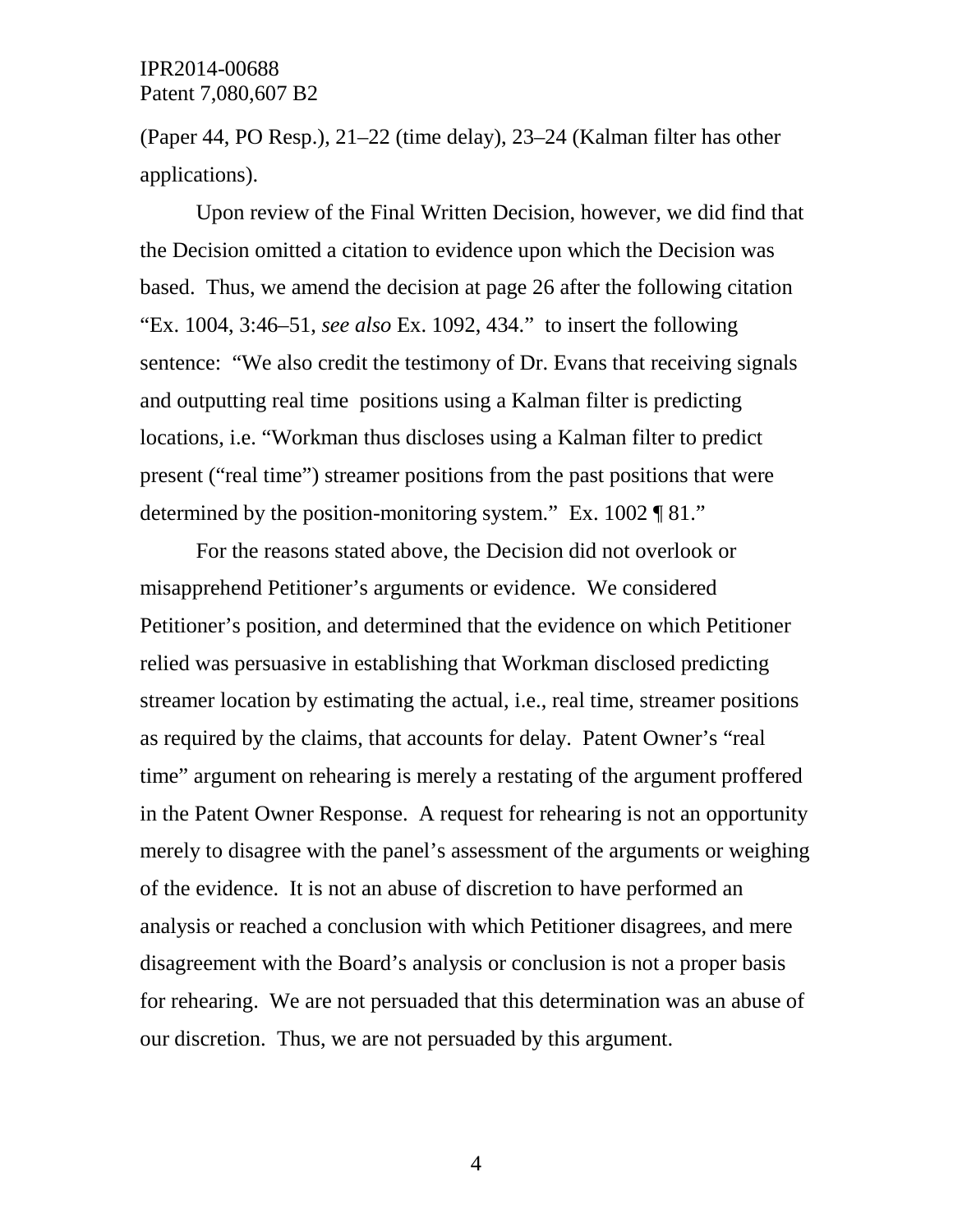*B. Service under 315(b)*

Patent Owner argues "[t]he Board attempts to analogize the present case to *Motorola Mobility LLC v. Arnouse Digital Devices Corp.*, IPR2013- 00010, Paper 20 (PTAB Jan. 30, 2013), in order to find that PGS [Petroleum Geo-Services Inc.] merely "received a copy" of the complaint." Req. Reh'g 6. Further, Patent Owner argues "[t]he Board compounded its error by rewriting 'served' in Section 315(b) to require 'service upon a defendant.' Paper 101 at 52." *Id.* at 7. We disagree. The Final Decision intended to read "petitioner, real party in interest, or privy of the petitioner is [']served['] with a complaint alleging infringement of the patent" to mean that the party is served as a defendant in the case rather than served the complaint for the purpose of enforcing a third party subpoena. *Id.* at 6.

The Final Decision states:

Patent Owner's argument that S.D. Texas L.R. 5-1 "comports" (PO Resp. 59) with the proper interpretation of service under §315(b) is not persuasive as to the intent of Congress with respect to §315(b). *See* 157 Cong. Rec. S5429 (daily ed. Sept. 8, 2011) (statement of Senator Kyl) ("it is important that the section 315(b) deadline afford defendants a reasonable opportunity to identify and understand the patent claims that are relevant to the litigation").

Final Dec. 52–53, n. 7. Thus, the Final Decision explicitly reads the requirement that the person "served" under section 315(b) is a defendant in from the legislative history of the statute. On rehearing, Patent Owner argues that "Congress did not intend to redefine the well-understood meaning of 'service,' but rather intended to ensure that the length of the Section 315(b) deadline would afford parties, defendants or otherwise, 'a reasonable opportunity to identify and understand the patent claims that are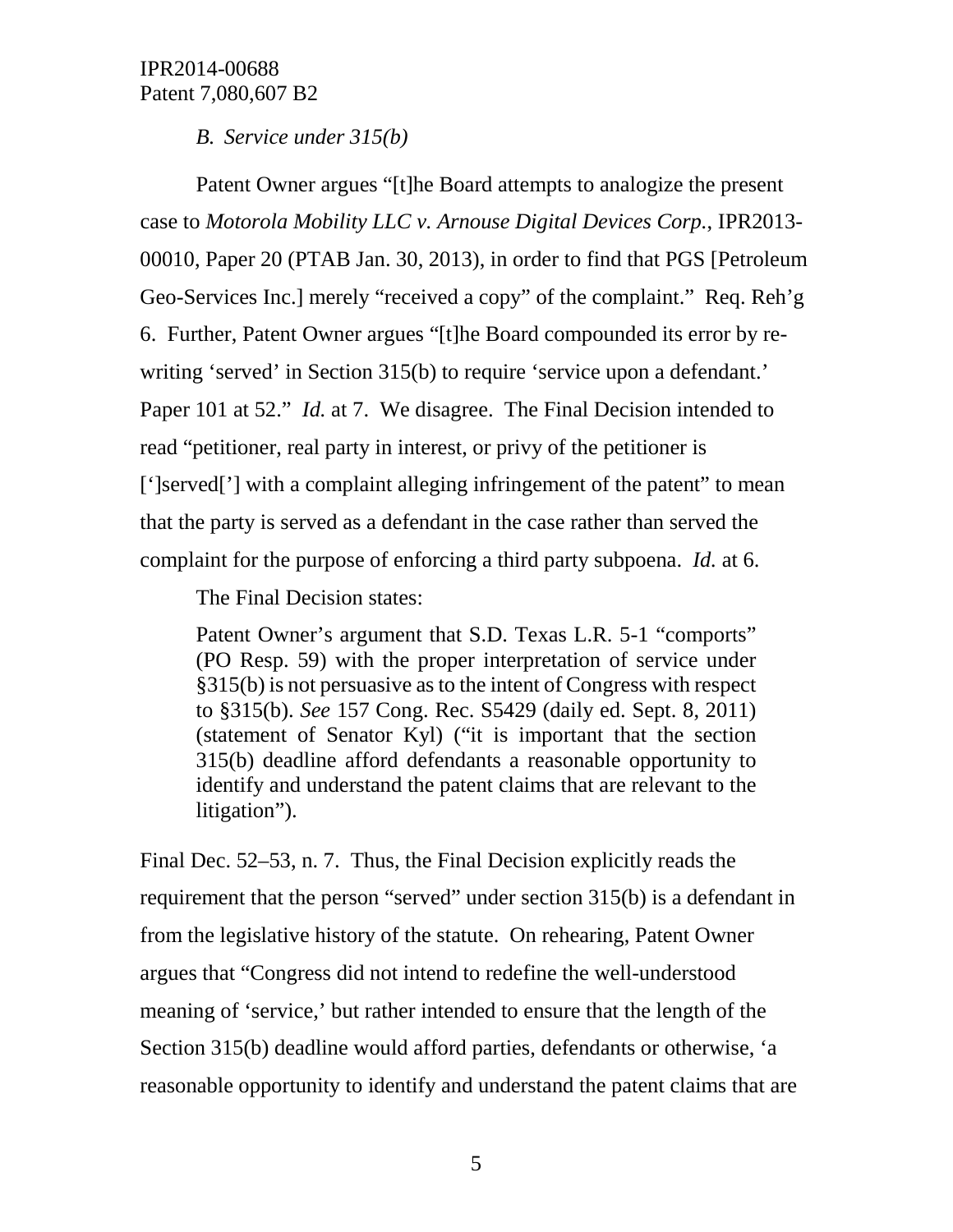relevant to the litigation' while still preventing the harassment of patent holders." Req. Reh'g 9–10. However, applying this logic to third parties who are simply served with a subpoena does not insure that such parties have "a reasonable opportunity to identify and understand the patent claims" because a party that is not a defendant may have no reason to evaluate the patent claims involved in the litigation in order to respond to the subpoena.

We decline to read  $315(b)$  to apply the time bar to all third parties who after receiving a copy of a complaint concurrent with a third party subpoena, appear in the case for the purpose of responding to the subpoena. Patent Owner's reliance on *LG Elecs., Inc. v. Mondis Tech. Ltd.*, IPR2015-00937, Paper 8 at 4-5 (PTAB Sept. 17, 2015) (precedential) ("*LG*") is misplaced. Req. Reh'g 9. The Panel in *LG* declined to read a word into 315(b) in a situation where the addition of that word was *not* argued to be supported by legislative history. *LG*, Paper 8 at 5. The *LG* Panel went on to state that the legislative history and "equitable and public policy considerations [do not] favor a 'broad' interpretation of § 315(b)." *LG*, IPR2015-00937, Paper 8 at 7–8. Here, as in *LG*, we read the "service" requirement of 315(b) narrowly. We did not misapprehend or overlook anything relating to Patent Owner's argument regarding the meaning of "service" under 315(b). Thus, we are not persuaded by that argument.

#### *C. We Fully Considered Evidence of RPI and Privity*

Patent Owner argues "the Board overlooked relevant evidence of ION's relationship to PGS and the Petition and compounded that error by preventing WG [WesternGeco LLC] from discovering admittedly existing documents that would have confirmed ION's status as an RPI and/or privy of PGS. Paper 101 at 44-49." Req. Reh'g 10–11. Patent Owner argues that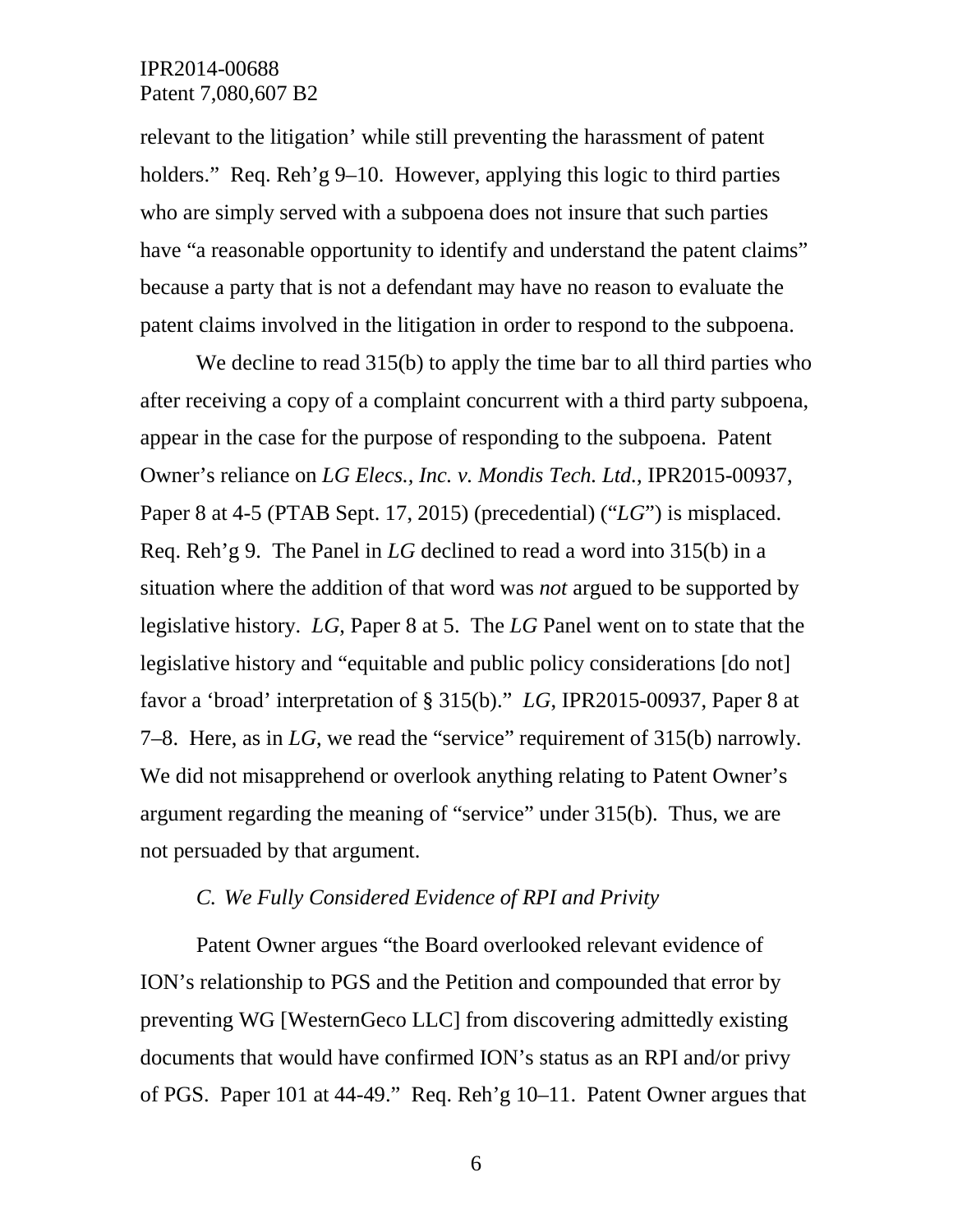the Board focused on whether ION "controlled" the instant proceeding but "the Board failed to fully consider ION's broader financial interest in, and ability to fund, the IPR." *Id.* at 12. Patent Owner does not cite to any rule or cases suggesting a "broader financial interest" or "*ability* to fund" is relevant nor does Patent Owner which, if any, evidence in the record was *not*  considered in the Final Decision. *C.f. GEA Process Engineering, Inc. v. Steuben Foods, Inc.*, IPR2014-00041, Paper 135 at 13–16 (PTAB Dec. 23, 2014) (Actual evidence of funding found to show that party was RPI). Thus, Patent Owner has not established the proposition that the Board overlooked some evidence it was required to consider. A request for rehearing is not an opportunity merely to disagree with the panel's assessment of the arguments or weighing of the evidence. Thus, we are not persuaded by this argument.

# *D. We Properly Denied Patent Owner's Request For Additional Discovery*

Patent Owner argues "[i]n denying WG's request for additional discovery, the Board overlooked PGS's own admission that relevant agreements exist that have not been produced and ION's obvious contradictory statements—PGS and ION could not both be correct in their representations to the Board. Paper 101 at 49." Req. Reh'g 13. We disagree. The Final Decision relies on the fact that Exhibit 2018 shows "Petitioner unambiguously affirmed that Petitioner had made no claims or demands to ION for indemnity with respect to the '607 patent." Final Dec. 49. The mere allegation that "relevant" agreements *may* exist, is not inconsistent with Petitioner's statement.

Patent Owner argues "[t]he Board further erred by basing its Decision on an undisputedly incomplete record." Req. Reh'g 12. A "complete"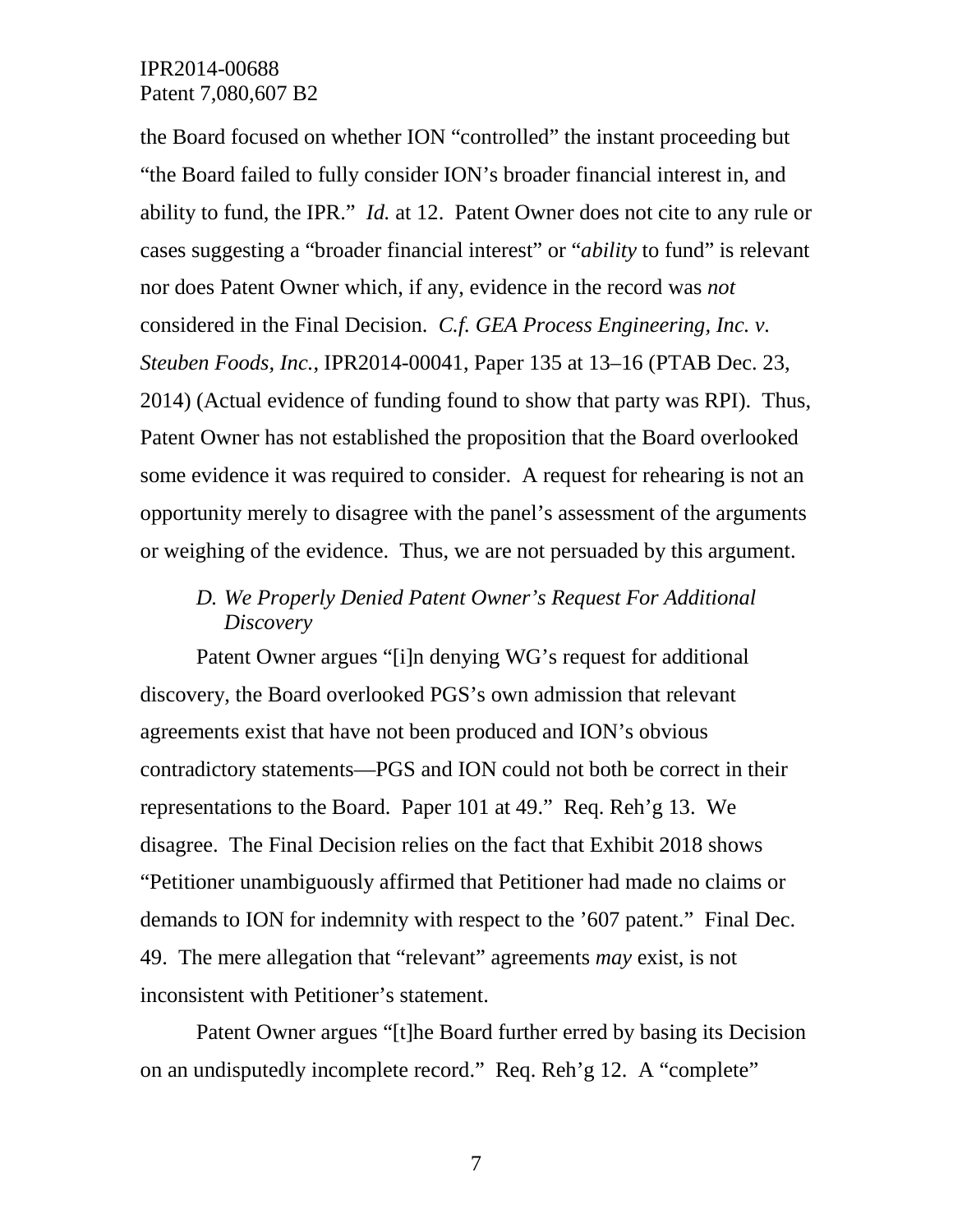record is not the standard for granting discovery. Granting of additional discovery is discretionary with the Board. *See* 35 U.S.C. § 316(a)(5)(B) ("discovery shall be limited to — what is otherwise necessary in the interest of justice"); *see also Cochran v. Kresock*, 530 F.2d 385, 396 (CCPA 1976) (whether a party is entitled to additional discovery is discretionary with the board); *Keebler Co. v. Murray Bakery Products*, 866 F.2d 1386, 1388 n.1 (Fed. Cir. 1989) (standard of review of discovery order on appeal is abuse of discretion).

The first and oft-disputed factor in determining whether additional discovery is necessary in the interests of justice is whether there exists more than a "mere possibility" or "mere allegation that something useful [to the proceeding] will be found." *Garmin Int'l, Inc. et al. v. Cuozzo Speed Techs LLC,* Case IPR2012- 00001, Paper 20, slip op. at 2-3 (PTAB Feb. 14, 2014), "Order—Authorizing Motion for Additional Discovery" (listing factors to determine whether a discovery request is necessary in the interests of justice) ("the *Garmin* factors"). Under this first factor, a party should already be in possession of evidence tending to show beyond speculation that in fact something useful will be uncovered. *Id*. The discovery-seeking party only needs to set forth a threshold amount of evidence tending to show that the discovery it seeks factually supports its contention. *See Garmin*, IPR2012- 00001, Paper 26, slip op. at 8-9, "Decision—On Motion for Additional Discovery" (finding that, with respect to *Cuozzo's* contention of commercial success, *Cuozzo* failed to present a threshold amount of evidence tending to show that the requested discovery of sales and pricing information involved units with a nexus to the claimed features).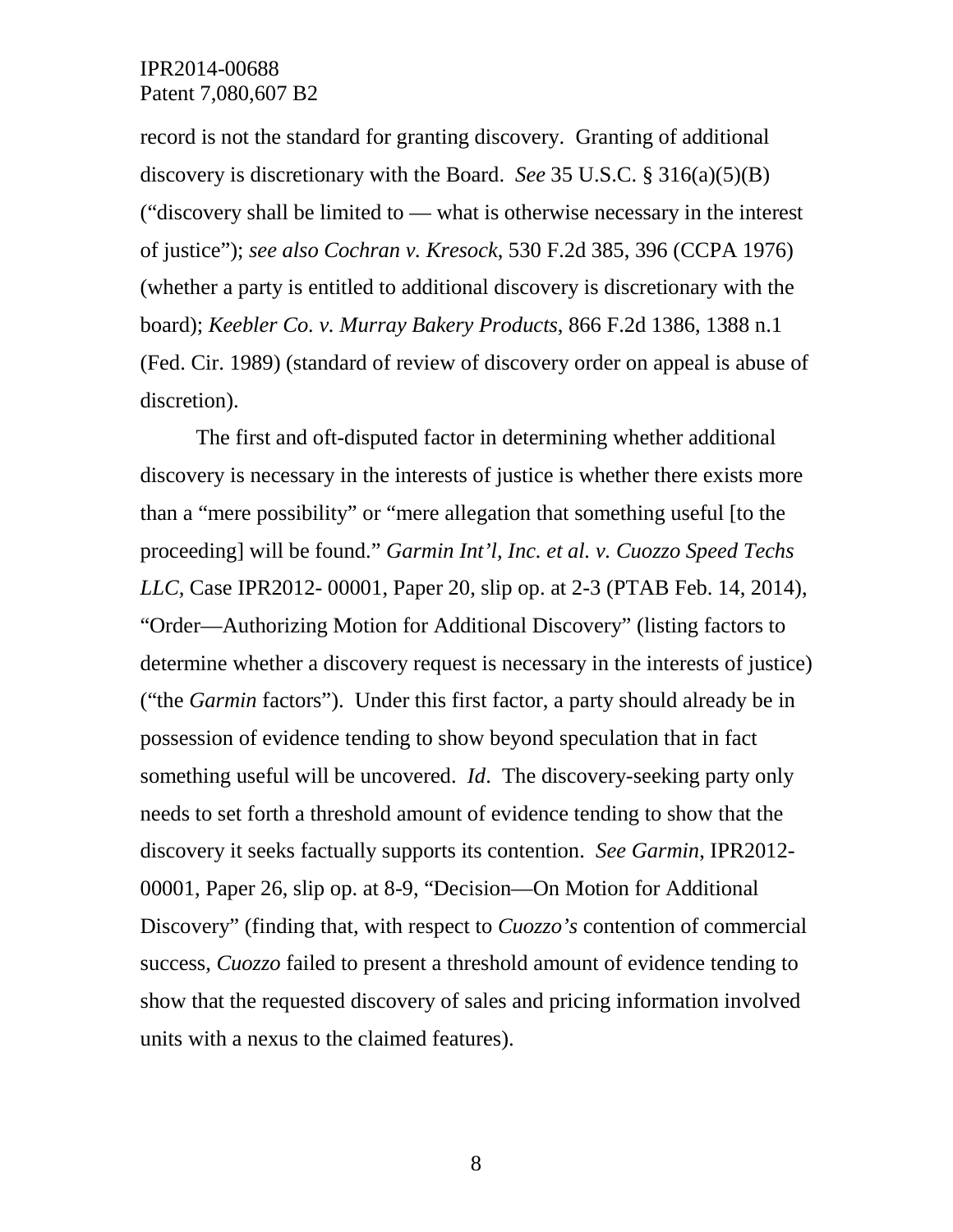Patent Owner states that "[t]he existence of additional indemnity agreements between PGS and ION is a case dispositive issue, and one on which WG should have been permitted to take discovery." Req. Reh'g at 13. The existence of indemnity agreements is not always case dispositive. *See Zerto, Inc v. EMC Corporation*, IPR2014-01295, Paper 34, 12–13 (PTAB March 3, 2015) ("an indemnification clause, by itself, is not dispositive with respect to whether the indemnitor exercises or could exercise control over an *inter partes* review proceeding.") (citations omitted); *see also Arris Group, Inc. v. C-Cation Technologies, LLC*, IPR2015-00635, Paper 19, 9–12 (PTAB July 31, 2015) (determining fact that "indemnification claims were made according to the provisions of the [indemnification] Agreements" was not sufficient to show control over the district court proceedings such that a party was in privity with the Petitioner). For example, we determined that the indemnity agreement produced in this case (*see* Patent Owner's Rehearing Request, Paper 63 (discussing indemnity agreement in evidence) was not case dispositive.

Patent Owner argues that since the 315(b) bar date has passed, ION cannot be added as an RPI because the filing date of the Petition would have to be reset and more than one year has passed since ION was served with a an infringement complaint. Patent Owner Preliminary Response, Paper 26, 16.

We determined, based on evidence (Ex. 2022, 2027; Dec. on Inst. 15, Paper 33) of the provisions of the indemnity agreement that was eventually produced (Ex. 2069), that the existence of the indemnity agreement did not sufficiently prove ION was a real party in interest to the Petition or privy of Petitioner. Dec. on Inst. 13–19. On rehearing, we determined that "[t]he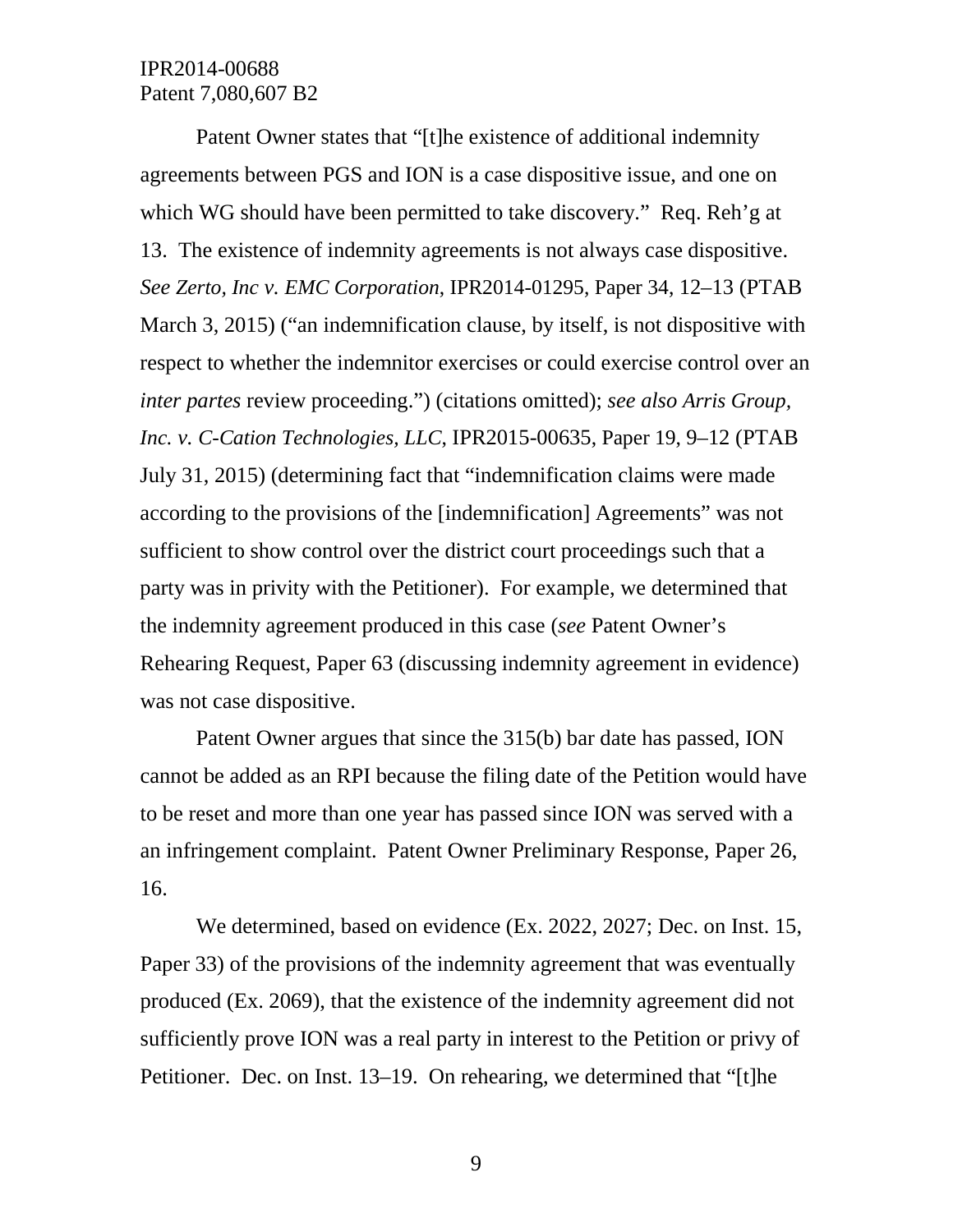evidence presented by Westerngeco in its second Preliminary Response with respect to privy and real party-in-interest between ION and PGS, is essentially the same as that set forth in its initial Preliminary Response (Paper 26), and Patent Owner Response (Paper 48), with respect to PGS and ION." Paper 99 (Decision Denying Patent Owner's Request for Rehearing), 5. Thus, we considered Patent Owner's argument and evidence of record multiple times, including in its May 7, 2015 Request for Rehearing regarding joinder (Paper 63), initial Preliminary Response (Paper 26), and Patent Owner Response (Paper 48).

As noted above, the Board reviewed the agreement that was produced along with all the arguments made by Patent Owner and the statement by Petitioner in Ex. 2018 and determine that additional discovery was not required in the interest of justice. A request for rehearing is not an opportunity merely to disagree with the panel's assessment of the arguments or weighing of the evidence. Thus, we are not persuaded by this argument.

#### *E. We Properly Considered the May 14, 2015 Request for Rehearing*

Patent Owner argues that the Board failed to consider its Request for Rehearing filed on May 14, 2015 and thus "failed to *substantively address* any issues that WG raised in its rehearing request and prevented WG from fully developing its arguments. *See* Paper 99 at 2, n. 4." Req. Reh'g. 13–14. We disagree. In response to the Patent Owner's May 7, 2015 Request for Rehearing, we stated "[t]he matters raised by Westerngeco in their second Request for Rehearing were addressed in our Corrected Order (Cor. Order) entered May 19, 2015, denying authorization for a motion for additional discovery. *See* Cor. Order." Paper 99 (Decision Denying Patent Owner's Request for Rehearing), 2, n. 4. In that Corrected Order, we referred to the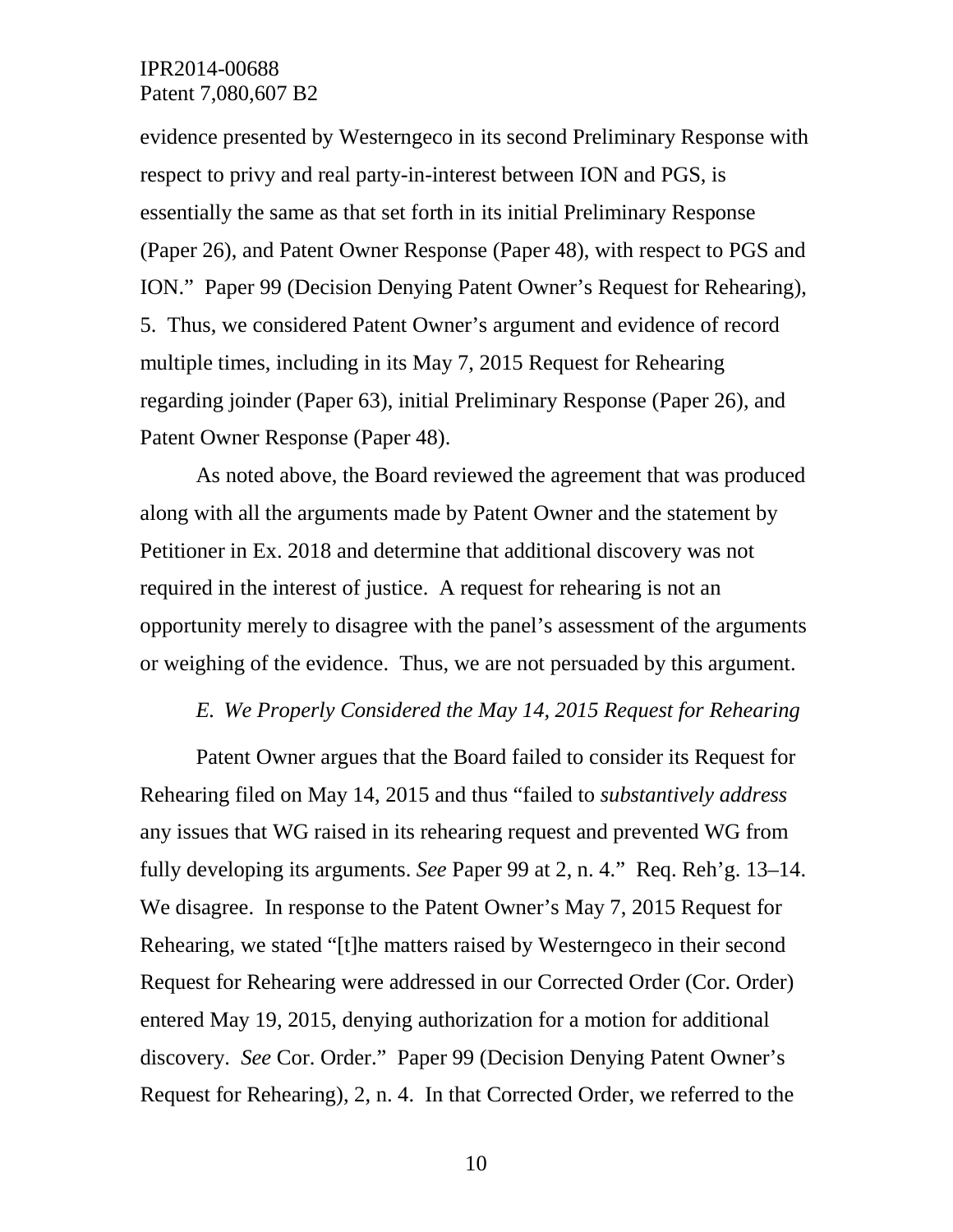indemnification agreement cited in Patent Owner's May 14, 2015 Request for Rehearing and we stated "[n]either are we persuaded that we misapprehended or overlooked such evidence in our Decisions to Institute." Paper 68 (Corrected Order Conduct of the Proceeding), 3–4.

To the extent this statement was unclear, this statement was intended to indicate that we considered the arguments presented in Patent Owner's May 14, 2015 Request for Rehearing. This is shown by our use of the "misapprehended or overlooked" standard that applies to requests for rehearing. Thus, we considered all arguments and evidence presented in the case with regard to RPI. Additionally, the Board is not required to "substantively address" all arguments raised by Patent Owner in all papers where some arguments are cumulative of previous arguments, rather the Board must consider and rule on challenges and/or requests made in those arguments. Thus, we are not persuaded by this argument.

### *F. The New Multi Klient Evidence is Too Late*

Patent Owner argues that "[o]ne week after the Board rendered its Decision in this proceeding[] PGS filed an IPR Petition challenging the validity of a WG patent asserted alongside the '607 patent in the same district court litigation and *naming Multi Klient as an RPI*. *See Petroleum Geo-Services v. WesternGeco LLC*, IPR2016-00407, Paper 1 at 3 (PTAB Dec. 23, 2015)." Req. Reh'g 15. Patent Owner argues further "PGS's disclosure of Multi Klient as an RPI in IPR2016-00407 is a *post hoc* admission that Multi Klient should also have been named in this proceeding and confirms that additional discovery was improperly denied." *Id.* The Final Decision has been entered and the record is closed in this IPR. We decline to decide whether such an "admission" would necessarily require a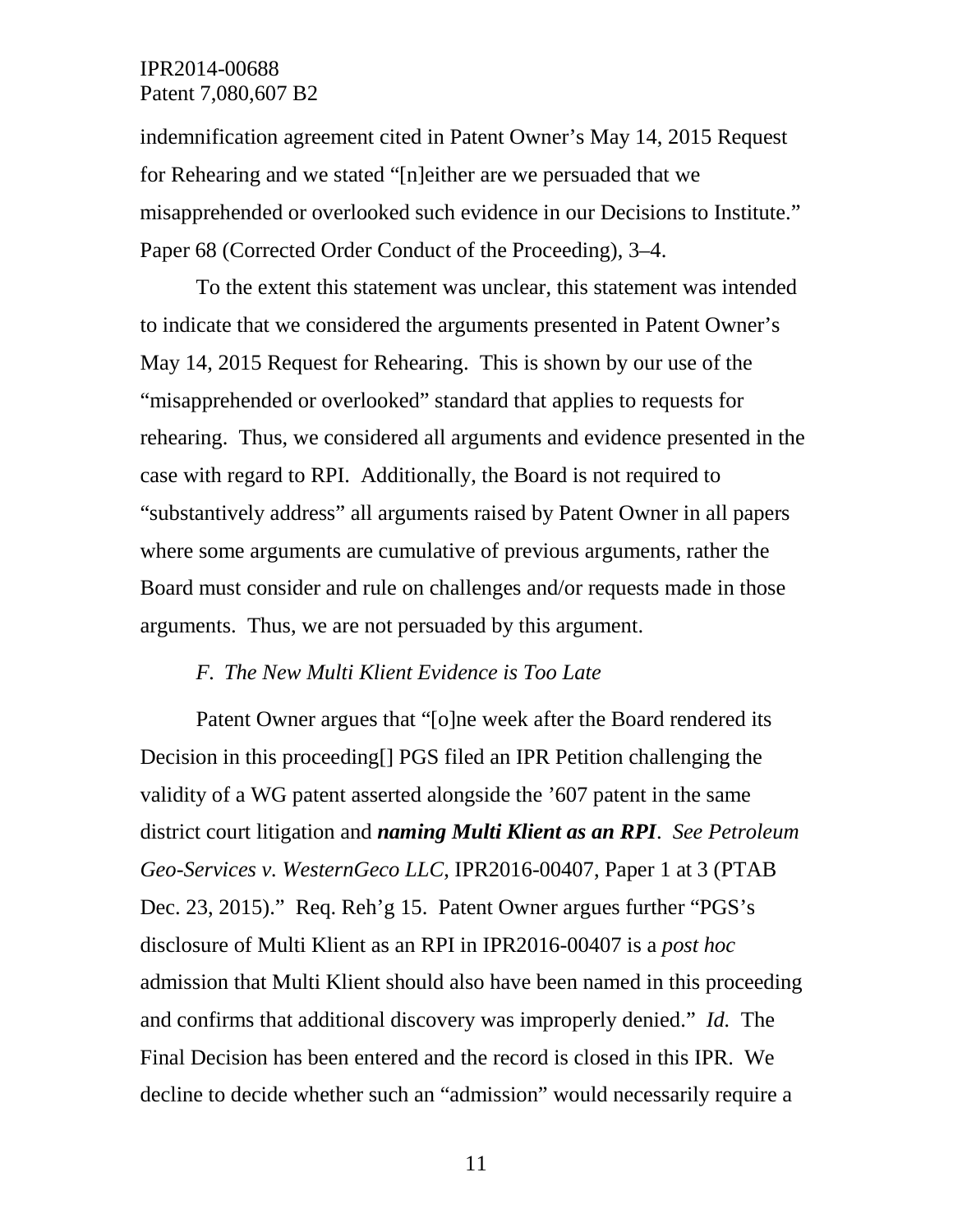finding that Multi Klient should have been named an RPI is this case. For example, it is unclear when Petitioner became aware of the fact that led it to name Multi Klient as an RPI in the other IPR.

Nevertheless, we find that it is too late to introduce this evidence to support this argument after the Final Decision has been entered. *See Sony Computer Entertainment America LLC v. Game Controller Technology LLC*, IPR2013-00634, Paper 31, 3–5 (PTAB April 2, 2015) ("we determine that Patent Owner's challenge of whether SAH and SONY should have been listed as RPIs in the Petition is untimely at this stage of the proceeding and, thus, is improper").

### III. CONCLUSION

The Request for Rehearing does not demonstrate that the Final Written Decision misapprehended or overlooked any matters in the case.

#### IV. ORDER

In consideration of the foregoing, it is hereby:

ORDERED that the Request for Rehearing is denied;

FURTHER ORDERED that the Final Written Decision at page 26 after the following citation "Ex. 1004, 3:46–51, *see also* Ex. 1092, 434." is changed to insert:

We also credit the testimony of Dr. Evans that receiving signals and outputting real time positions using a Kalman filter is predicting locations, i.e. "Workman thus discloses using a Kalman filter to predict present ("real time") streamer positions from the past positions that were determined by the positionmonitoring system." Ex. 1002 ¶ 81.